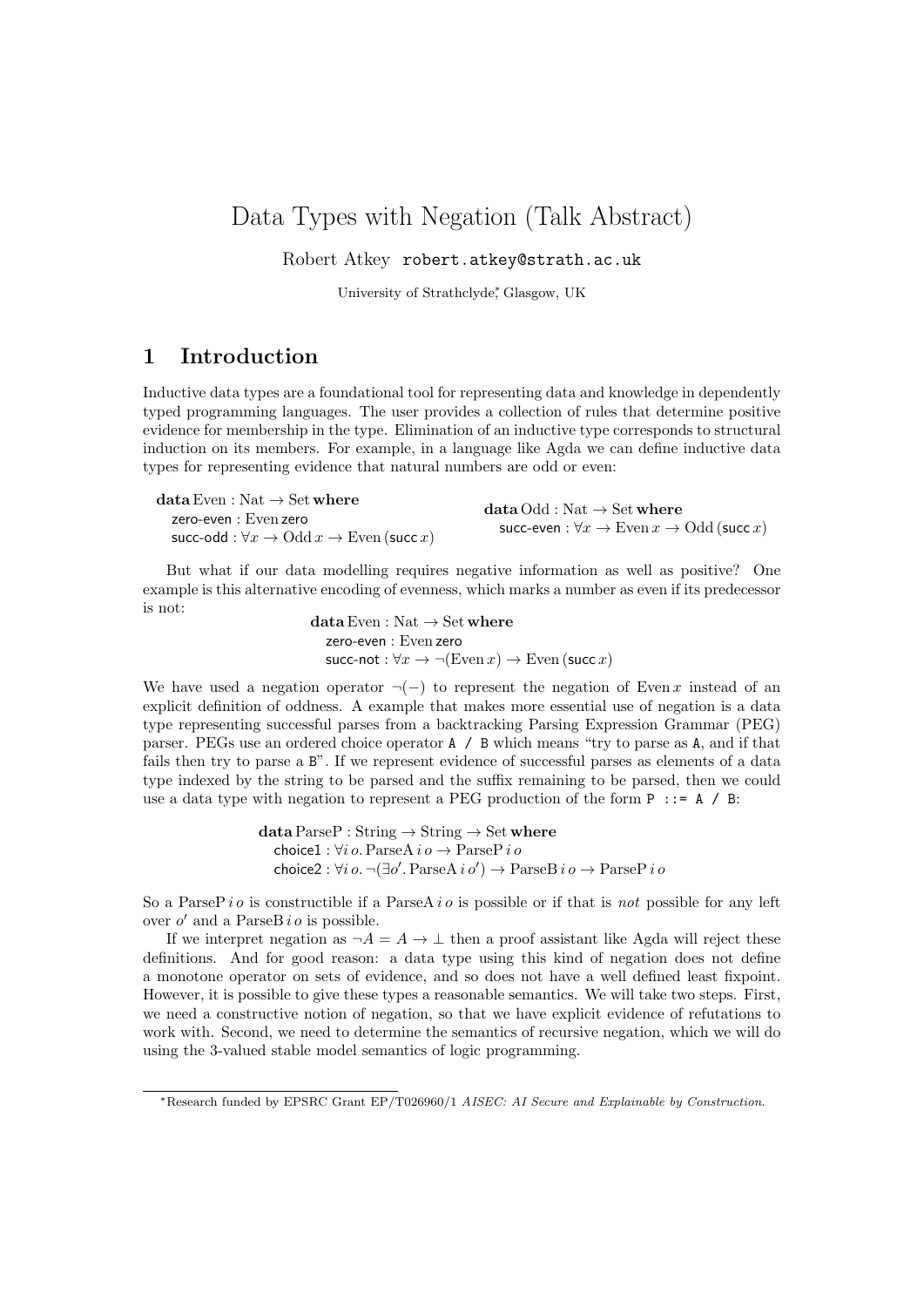Data Types with Negation R. Atkey

## 2 Constructive Negation

To give a constructive semantics of negation, we will construct evidence for refutations of propositions simultaneously with evidence for their proofs. Negation of a proposition is then nothing more than the swapping of the status of proofs and refutations. Concretely, we define  $Set^{\pm} = Set \times Set$  with the following constructions of propositions, directly witnessing the de Morgan dualities from classical logic:

$$
(A^+, A^-) \times (B^+, B^-) = (A^+ \times B^+, A^- + B^-) \qquad \Sigma x : X. (A^+[x], A^-[x]) = (\Sigma x : X A^+[x], \Pi x : X. A^-[x])
$$
  

$$
(A^+, A^-) + (B^+, B^-) = (A^+ + B^+, A^- \times B^-) \qquad \neg(A^+, A^-) = (A^-, A^+)
$$

Entailment in Set<sup> $\pm$ </sup> goes forwards in the first component and backwards in the second (so we are working in the category Set  $\times$  Set<sup>op</sup>, a simple form of Chu Spaces [\[1\]](#page-2-0), a model of Linear Logic).

We can construct models of inductive data types in Set<sup> $\pm$ </sup> for positive functors F, where the proof and refutation parts are independent, by taking the initial algebra in the first component and the final coalgebra in the second. However, this does not immediately help us with data types that involve negation.

#### 3 Stable Semantics of Negation

To model data types with negation, we turn to ideas from Logic Programming, where the semantics of logic programs that involve negation has been the subject of intense study. One popular semantics is well-founded or 3-valued stable semantics. Intuitively, this semantics interprets negation in terms of lack of support for a proposition given the rules defining the program. This semantics has a fixed point characterisation [\[2\]](#page-2-1) that we can replicate in terms of data types as follows.

If we have a data type with negation (assuming no indexing for now), we can derive an operator  $F(A^+, A^-) = (F^+(A^+, A^-), F^-(A^+, A^-))$  using the interpretations of the connectives given above. This does not necessarily have a fixed point in  $Set^{\pm}$ . However, if we assume that we have some fixed  $(X^+, X^-)$  we can relatise F to X to give a functor  $(F/X)(A^+, A^-)$  $(F^+(A^+, X^-), F^-(X^+, A^-))$ , which makes the proofs and refutations independent, and so does have a least fixpoint  $\mu F/X$  in Set<sup> $\pm$ </sup>. This construction is functorial in X covariantly in both components, so there is a least fixpoint in Set  $\times$  Set, yielding the overall semantics:

$$
\mu(X^+, X^-).(\mu A^+. F^+(A^+, X^-), \nu A^-. F^-(X^+, A^-))
$$

Intuitively, we build up the semantics of a data type in stages. We start with no negative information about proofs or refutations, and derive all the positive proofs and refutations we can from this. Swapping these proofs and refutations, we use them as the negative information in the next round, and so on.

It is now possible to compute models for all data types with negation. One example is the "liar" type:

#### data Liar : Set where liar :  $\neg$ Liar  $\rightarrow$  Liar

This type is assigned the model  $(\perp, \perp)$  – there are no proofs and no refutations of this type.

We have now built a plausible semantics for data types with negation. It remains to be seen how best to accomplish reasoning over inhabitants of data types with negative information.